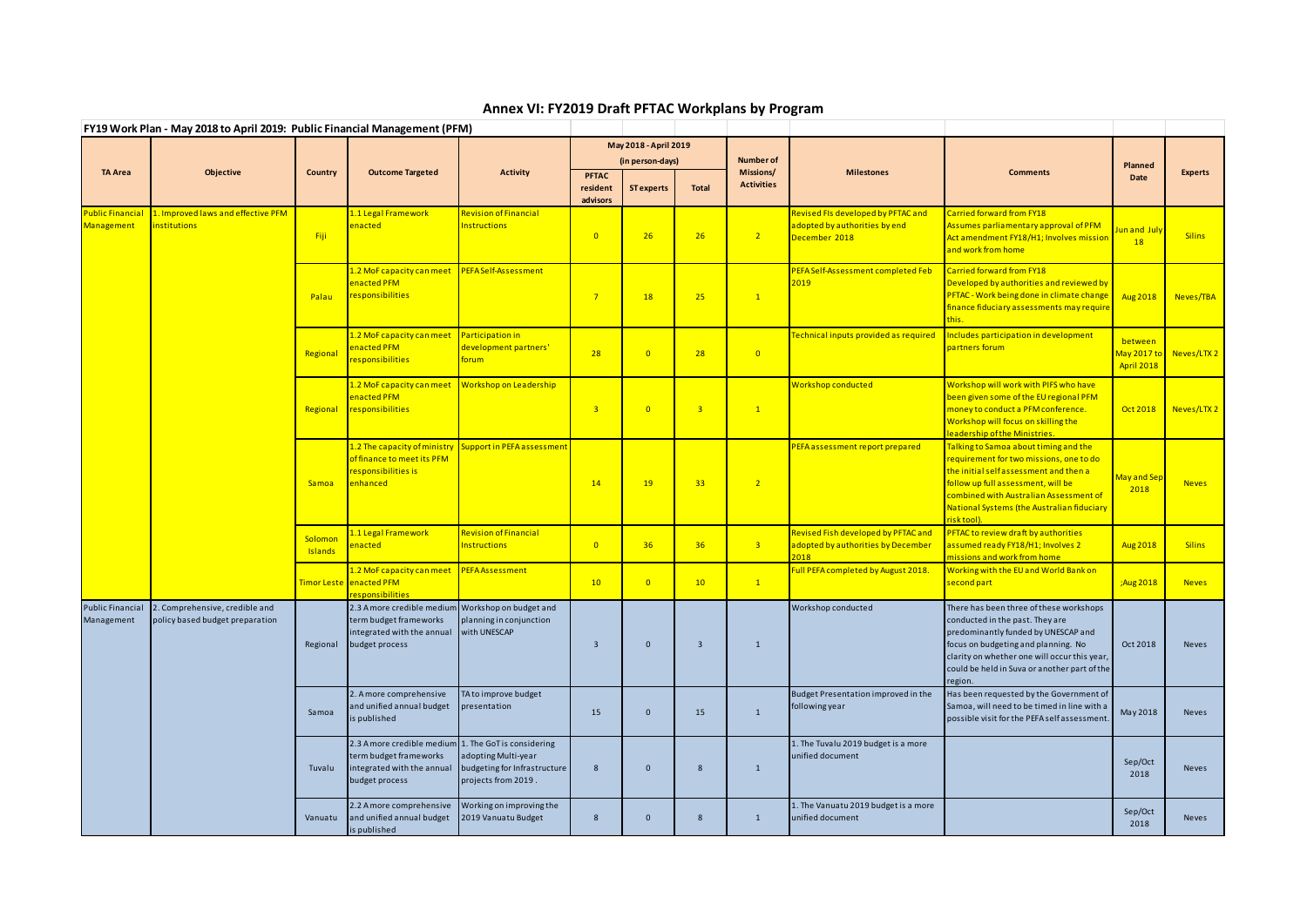| FY19 Work Plan - May 2018 to April 2019: Public Financial Management (PFM) |                                                        |                |                                                                                   |                                                                                                                          |                                                          |                                       |                       |                                                    |                                                                                                                           |                                                                                                                                             |                            |                      |       |
|----------------------------------------------------------------------------|--------------------------------------------------------|----------------|-----------------------------------------------------------------------------------|--------------------------------------------------------------------------------------------------------------------------|----------------------------------------------------------|---------------------------------------|-----------------------|----------------------------------------------------|---------------------------------------------------------------------------------------------------------------------------|---------------------------------------------------------------------------------------------------------------------------------------------|----------------------------|----------------------|-------|
| <b>TA Area</b>                                                             | Objective                                              | <b>Country</b> | <b>Outcome Targeted</b>                                                           | <b>Activity</b>                                                                                                          |                                                          |                                       | May 2018 - April 2019 |                                                    |                                                                                                                           |                                                                                                                                             |                            |                      |       |
|                                                                            |                                                        |                |                                                                                   |                                                                                                                          | <b>PFTAC</b><br>resident                                 | (in person-days)<br><b>ST experts</b> | <b>Total</b>          | <b>Number of</b><br>Missions/<br><b>Activities</b> | <b>Milestones</b>                                                                                                         | <b>Comments</b>                                                                                                                             | Planned<br>Date            | Experts              |       |
| <b>Public Financial</b><br>Management                                      | 3. Improve budget execution and<br>control.            | Fiji           | 3.1 Budget execution and<br>controls are strengthened                             | Follow up on capacity-<br>development for risk-based                                                                     | advisors<br>- 5                                          | 5 <sup>5</sup>                        | 10                    | $\mathbf{1}$                                       | Internal auditors trained on risk-based<br>payroll system audit                                                           | Follow up activity after developing Internal<br>Audit risk assessment framework in FY18                                                     | Oct 2018                   | LTX; STX<br>Morrison |       |
|                                                                            |                                                        | <b>PNG</b>     | 3.1 Budget execution and<br>controls are strengthened                             | auditing<br>Developing a risk-based<br>internal audit strategic plan                                                     | $\mathbf{0}$                                             | 10                                    | 10                    | $\mathbf{1}$                                       | Risk-based internal audit strategic plar<br>adopted by the authorities                                                    | Follow-up from a training mission in Oct<br>2017                                                                                            | <b>Nov 2018</b>            | Morrison             |       |
|                                                                            |                                                        | <b>PNG</b>     | 3.1 Budget execution and<br>controls are strengthened                             | Improving payroll internal<br>control                                                                                    | $\mathbf{0}$                                             | 28                                    | 28                    | $\overline{2}$                                     | Reform Roadmap in improving payroll<br>internal control adopted by the<br>authorities                                     | Recommended by APD and updated to two<br>missions and an additional 14 days                                                                 | Jan and Mar<br>2019        | Mayes                |       |
|                                                                            |                                                        | Samoa          | 3.1. Budget execution and<br>controls are strengthened                            | Developing a Strategic Plan<br>for the Internal Audit Unit                                                               | 15                                                       | $\mathbf{0}$                          | 15                    | $\mathbf{1}$                                       | IA Strategic Plan adopted by the<br>authorities                                                                           | First TA mission on internal audit                                                                                                          | Sept 2018                  | LTX <sub>2</sub>     |       |
|                                                                            |                                                        | <b>Tonga</b>   | 3.2 Establishing risk based<br>internal audit functions                           | <b>Training for internal</b><br>auditors on risk-based<br>auditing                                                       | -5                                                       | $\mathbf{0}$                          | 5 <sub>5</sub>        | $\mathbf{1}$                                       | IA Unit staff trained on the basics of risk-<br>based auditing                                                            |                                                                                                                                             | Feb 2019                   |                      |       |
|                                                                            |                                                        | Vanuatu        | 3.1 Budget execution and<br>controls are strengthened                             | Workshop on payroll<br>system and procurement<br>audit                                                                   | 5                                                        | 20                                    | 25                    | $\overline{2}$                                     | manual                                                                                                                    | Auditors trained on payroll audit using Builds on 2017 TA, involves on and off-site<br>work                                                 | May and<br><b>Nov 2018</b> | Prcevich             |       |
| <b>Public Financial</b><br>Management                                      | 4. Improve coverage and quality of<br>fiscal reporting |                | 4.1 Chart of Accounts is<br>Cook Islands aligned with International<br>Standards  | Finalizing the Economic<br>Classification of the Chart<br>of Accounts                                                    | $\overline{\mathbf{3}}$                                  | 19                                    | 22                    | 1                                                  | Setting up new chart of accounts for<br>whole of government to accommodate<br>new FMIS                                    | Requested late in Jan 18, a good<br>introduction for the new PFM Advisor                                                                    | June 2018                  | LTX and STX          |       |
|                                                                            |                                                        | Fiji           | 4.1 Chart of Accounts is<br>aligned with International<br>Standards               | Finalizing the Economic<br>Classification of the Chart<br>of Accounts                                                    | $\mathbf{0}$                                             | 19                                    | 19                    | $\overline{2}$                                     | New Economic classifications adopted<br>by authorities by July 2018.                                                      | Phase 1 completed Feb 2017. On and off-<br>site work by STX.                                                                                | May-June<br>2018           | <b>STX Silins</b>    |       |
|                                                                            |                                                        | Fiji           | 4.2 Comprehensiveness,<br>frequency, and quality of<br>fiscal reports is enhanced | Follow up training to<br>ministry accountants to<br>Implement the new<br>government accounting and<br>reporting policies | $5\overline{5}$                                          | $\mathbf 0$                           | 5                     | 1                                                  | Ministry accountants trained on the<br>new government accounting and<br>reporting policies                                | Follow up from FY 19 Training                                                                                                               | Sept 2018                  | LTX <sub>2</sub>     |       |
|                                                                            |                                                        | Fiji           | 4.2 Comprehensiveness,<br>frequency, and quality of<br>fiscal reports is enhanced | Drafting of reporting<br>instructions to small public<br>enterprises and statutory<br>authorities                        | $\mathbf{0}$                                             | 10                                    | 10                    | $\mathbf{1}$                                       | Small public enterprises and statutory<br>authorities adopting IPSAS-Cash                                                 |                                                                                                                                             | Dec 2018                   | <b>STX</b>           |       |
|                                                                            |                                                        |                | Nauru                                                                             | 4.2 Comprehensiveness,<br>frequency, and quality of<br>fiscal reports is enhanced                                        | Improving financial<br>reporting based on IPSAS-<br>Cash | $\mathbf 0$                           | 14                    | 14                                                 | $\mathbf{1}$                                                                                                              | 1. Gap analysis, action plan developed<br>by PFTAC and adopted by authorities by<br>Jan 2019 2. Staff trained on IPSAS-Cash<br>by Dec 2018. | Part of PFM Roadmap        | Dec 2018             | Mayes |
|                                                                            |                                                        | <b>PNG</b>     | 4.2 Comprehensiveness,<br>frequency, and quality of<br>fiscal reports is enhanced | Follow up on IPSAS Cash<br>Accounting and reporting                                                                      | $\overline{0}$                                           | 30                                    | 30                    | 3                                                  | presenting financial statements                                                                                           | First time full adoption of IPSAS-Cash in Note increased number of missions from 1<br>to 3                                                  | April 2019                 | Mayes                |       |
|                                                                            |                                                        | Samoa          | 4.2 Comprehensiveness,<br>frequency, and quality of<br>fiscal reports is enhanced | Draft an asset accounting<br>and reporting policy                                                                        | 21                                                       | $\mathbf{0}$                          | 21                    | $\overline{2}$                                     | Asset accounting and reporting policy<br>adopted by the authorities                                                       |                                                                                                                                             | Oct 2018                   | LTX <sub>2</sub>     |       |
|                                                                            |                                                        | Tonga          | 4.2 Comprehensiveness,<br>frequency, and quality of<br>fiscal reports is enhanced | Progress review of the<br>implementation of<br>reporting reforms                                                         | 5                                                        |                                       | 5                     | 1                                                  | Updated Action plan adopted by the<br>authorities                                                                         | Continuation of 2017 TA for accounting<br>reform                                                                                            | Dec 2018                   | LTX <sub>2</sub>     |       |
|                                                                            |                                                        | Tonga          | 4.1 Chart of Accounts is<br>aligned with International<br>Standards               | Further improvements in<br>the economic<br>classifications                                                               | $\mathbf{0}$                                             | 12                                    | 12                    | $\mathbf{1}$                                       | All required classifications are<br>developed and integrated into new CoA<br>and adopted by authorities by April<br>2019. | Follow up from FY 18                                                                                                                        | Oct 2018                   | Silins               |       |
|                                                                            |                                                        | Vanuatu        | 4.2 Comprehensiveness,<br>frequency, and quality of<br>fiscal reports is enhanced | Progress review of the<br>recommendations to<br>improve accounting<br>internal control                                   | $\mathbf 0$                                              | 5                                     | 5                     | $\mathbf{1}$                                       | Progress review report adopted by the<br>authorities                                                                      |                                                                                                                                             | <b>Nov 2018</b>            | LTX <sub>3</sub>     |       |
|                                                                            |                                                        | Vanuatu        | 4.2 Comprehensiveness,<br>frequency, and quality of<br>fiscal reports is enhanced | Capacity-development in<br>adopting the new<br>accounting regulations                                                    | $\mathbf{0}$                                             | 10                                    | 10                    | $\overline{2}$                                     | Staff trained on the new accounting<br>policies/regulations                                                               |                                                                                                                                             | Jul and Nov<br>2018        | Uluinaceva           |       |